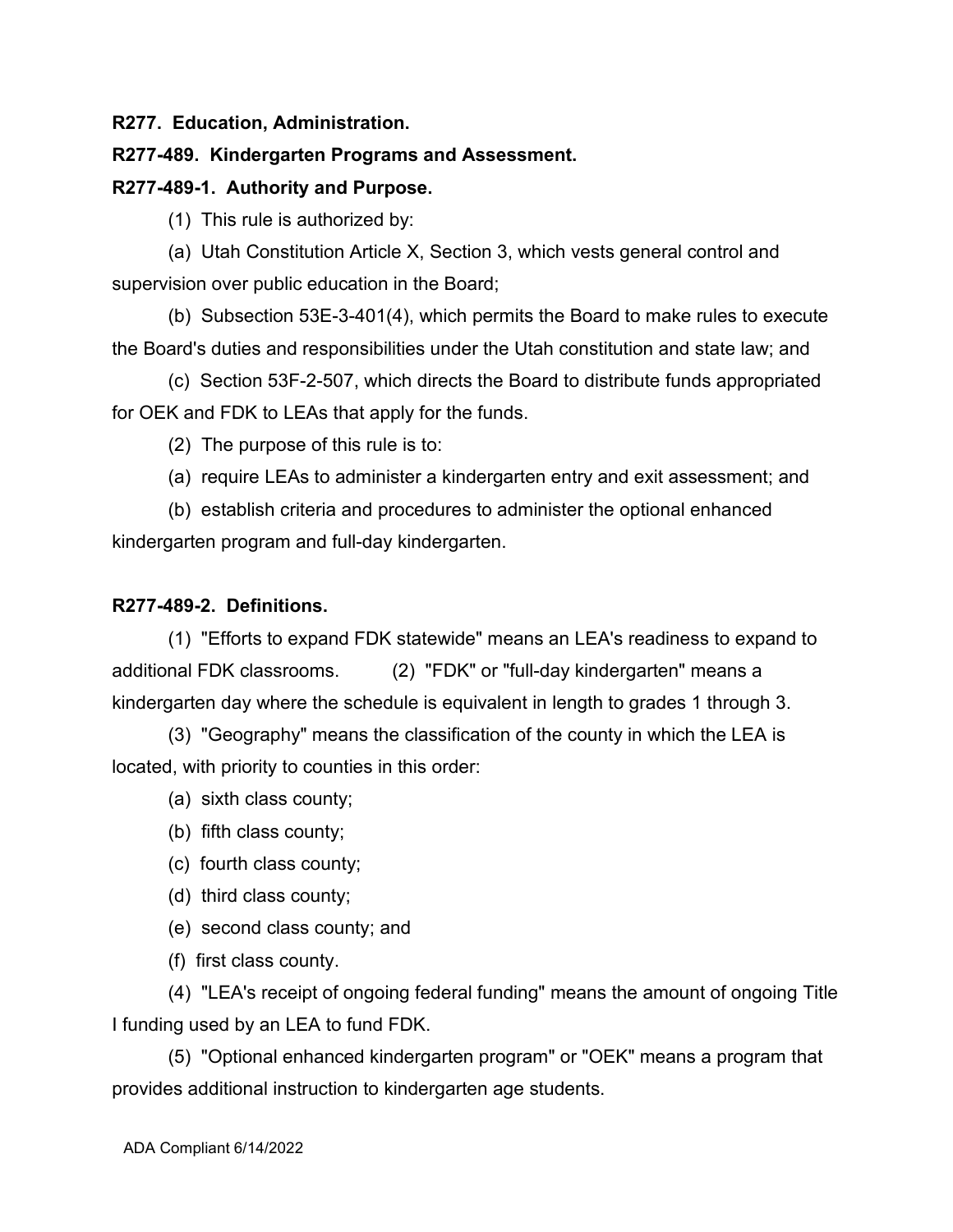(6) "Socioeconomic need" means an LEA's percentage of students eligible for free and reduced lunch, with priority to an LEA with a greater percentage of eligible students.

(7) "Utah eTranscript and Record Exchange" or "UTREx" means a system that allows individual detailed student records to be exchanged electronically between public education LEAs and the Board, and allows electronic transcripts to be sent to any postsecondary institution, private or public, in-state or out-of-state, that participates in the etranscript service.

### **R277-489-3. Administration of Kindergarten Entry and Exit Assessments.**

(1) Except as provided in Subsection (2), an LEA shall administer:

(a) a kindergarten entry assessment, approved by the Superintendent, to each kindergarten student sometime during the three weeks before through the three weeks after the first day of kindergarten; and

(b) a kindergarten exit assessment, approved by the Superintendent, to each kindergarten student sometime during the four weeks before the last day of school.

(2) An LEA is not required to administer the kindergarten entry and exit assessments if the LEA does not participate in:

(a) the optional enhanced kindergarten program;

(b) full-day kindergarten; or

(c) the Early Interactive Reading Software Program described in Rule R277-496.

(3) The days used for the assessment shall be consistent with Subsection R277- 419-5(6)(d).

(4) An LEA shall submit to the Data Gateway:

(a) kindergarten entry assessment data by September 30; and

(b) kindergarten exit assessment data by June 15.

(5) In accordance with Section R277-114, the Superintendent may recommend action to the Board, including withholding of funds, if an LEA fails to provide complete, accurate, and timely reporting under Subsection (4).

#### **R277-489-4. Use of Kindergarten Entry and Exit Assessment Data.**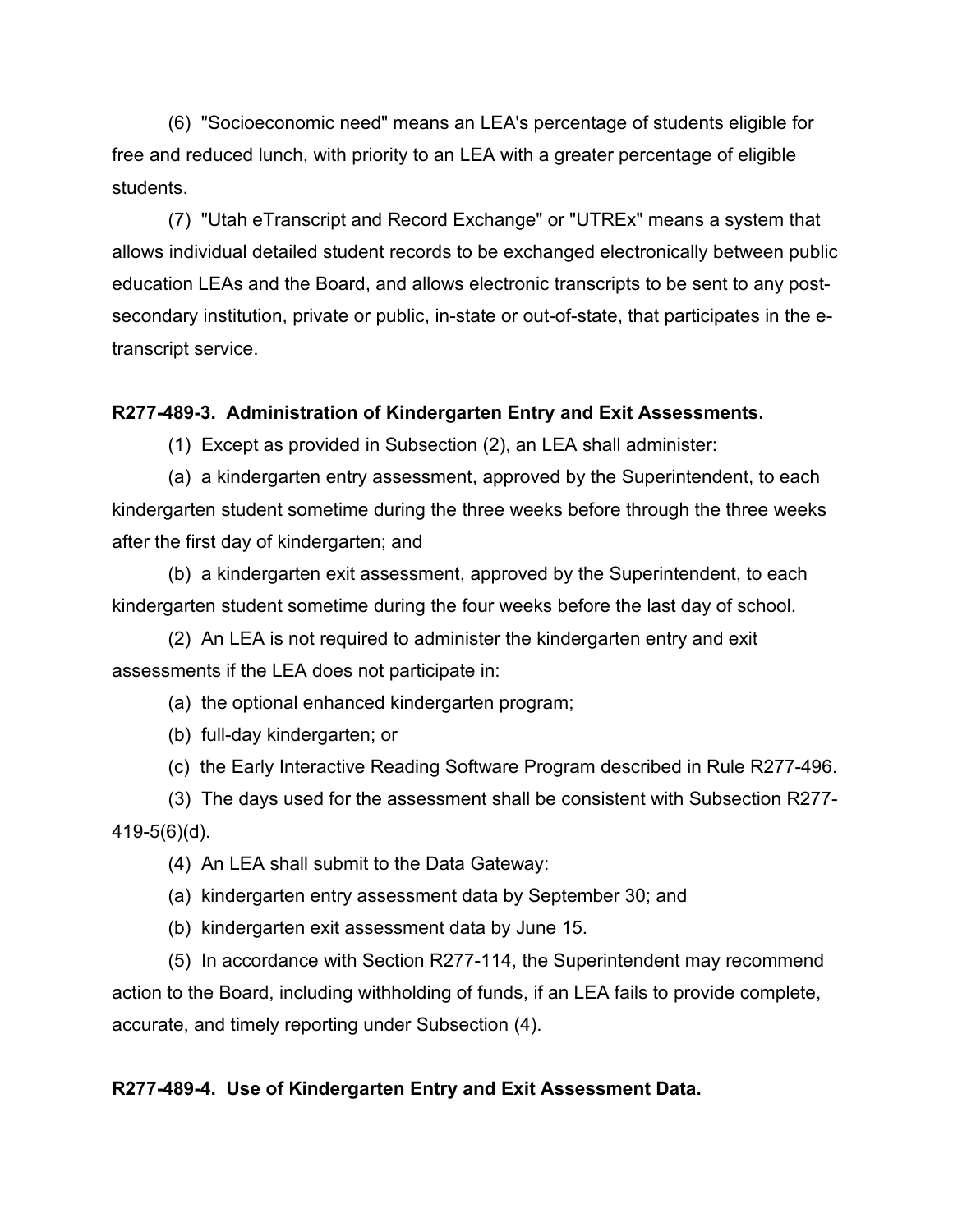(1) The Superintendent or an LEA may use entry and exit assessment data obtained in accordance with Section R277-489-3 to:

(a) provide insights into current levels of academic performance upon entry and exit of kindergarten;

(b) identify students in need of early intervention instruction and promote differentiated instruction for all students;

(c) understand the effectiveness of programs, such as extended-day kindergarten and preschool;

(d) provide opportunities for data-informed decision making and cost-benefit analysis of early learning initiatives;

(e) identify effective instructional practices or strategies for improving student achievement outcomes in a targeted manner; and

(f) understand the influence and impact of full-day kindergarten on at-risk students in both the short- and long-term.

(2) An LEA may not use entry and exit assessment data obtained in accordance with Section R277-489-3 to:

(a) justify early enrollment of a student who is not currently eligible to enroll in kindergarten, such as a student with a birthday falling after September 1;

(b) evaluate an educator's teaching performance; or

(c) determine whether a student should be retained or promoted between grades.

### **R277-489-5. Optional Enhanced Kindergarten Program.**

(1) The Superintendent shall accept applications from LEAs for OEK programs that satisfy the requirements of Section 53F-2-507, and this rule.

(2) The Superintendent shall establish timelines for submission of applications.

(3) An LEA application for the optional enhanced kindergarten program funds shall include:

(a) the names of schools for which program funds shall be used;

(b) a description of the delivery methods that may be used to serve eligible students, such as: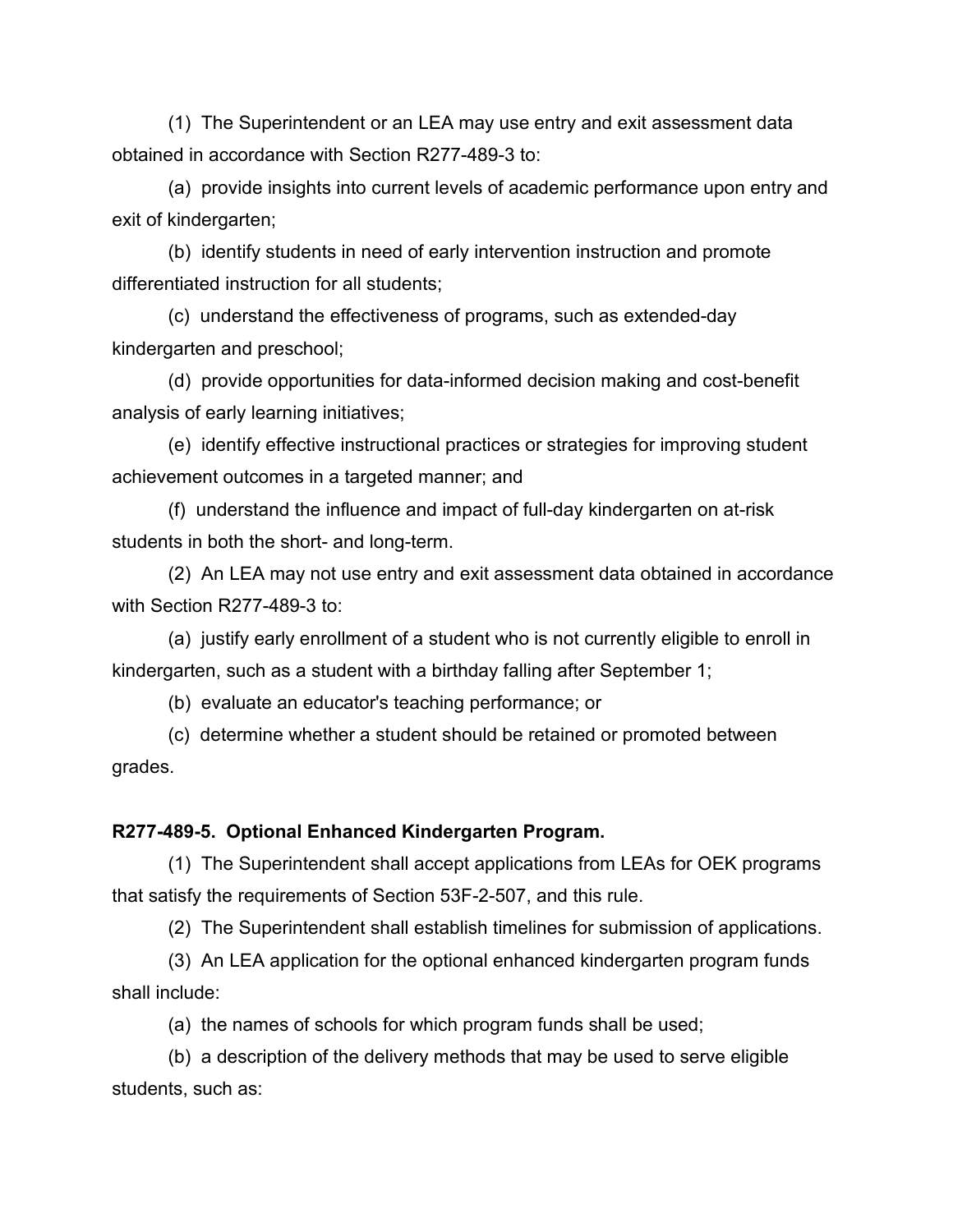(i) full-day kindergarten;

(ii) additional hours; or

(iii) other means.

(c) a description of the evidence-based early intervention model used by the LEA:

(d) a description of how the program focuses on age-appropriate literacy and numeracy skills;

(e) a description of how the program targets at-risk students; and

(f) other information as requested by the Superintendent.

(4) An LEA shall submit the appropriate kindergarten UTREx code to the Superintendent through UTREx by June 15 annually.

(5) The Superintendent shall distribute funds to eligible charter schools based on a formula identifying the percentage of students in public schools and the percentage of students with the greatest need for an enhanced kindergarten program consistent with Subsection 53F-2-507(4)(a).

(6) The Superintendent shall distribute funds to eligible school districts by determining the number of students eligible to receive free lunch in the prior school year for each school district and prorating the remaining funds based on the number of students eligible to receive free lunch in each school district.

(7) The Superintendent shall establish timelines for distribution of the optional enhanced kindergarten program funds.

(8) An LEA governing board shall use OEK program money for optional enhanced kindergarten programs and supports that have proven to significantly increase the percentage of students who are proficient in literacy and mathematics, including:

(a) salary and benefits for individuals teaching and supporting enhanced kindergarten programs; and

(b) evidence-based intervention curriculum.

**R277-489-6. Full-Day Kindergarten.**